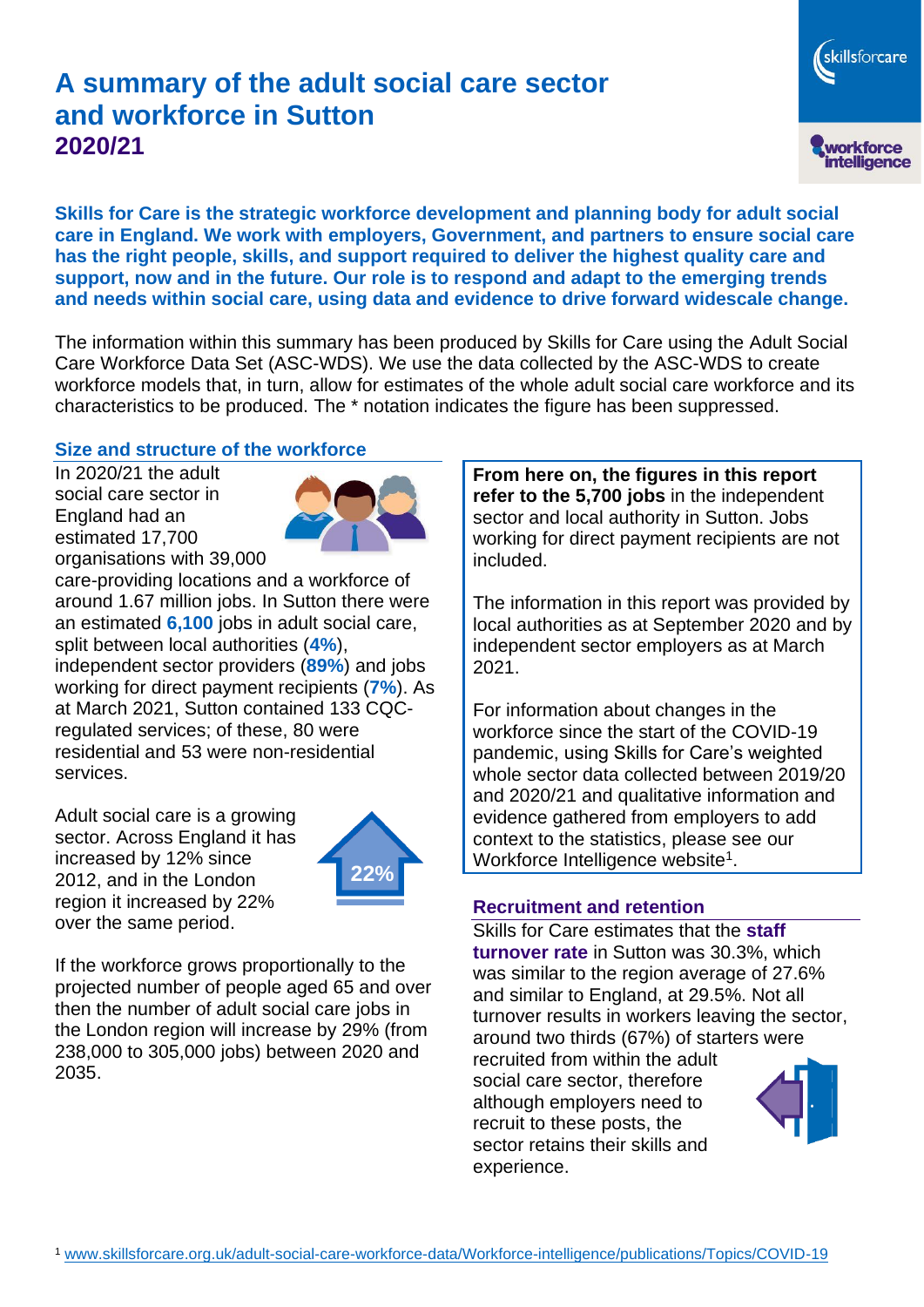Adult social care has an experienced 'core' of workers. Workers in Sutton had on average **7.8 years of experience in the sector** and 78% of the workforce had been working in the sector for at least three years.

Using both workforce intelligence evidence and our links with employers and stakeholders across England, we know that recruitment and retention is one of the largest issues faced by employers. We have many resources and tools available to help, for example the 'Values-based recruitment and retention toolkit'<sup>2</sup> and 'Seeing potential: widen your talent pool'. <sup>3</sup> For more information please visit: [www.skillsforcare.org.uk/recruitment-retention](http://www.skillsforcare.org.uk/recruitment-retention)

#### **Employment information**

We estimate Sutton had **5,700** adult social care jobs employed in the local authority and independent sectors. These included 400 managerial roles, 225 regulated professionals, 4,400 direct care (including 3,900 care workers), and 650 othernon-care proving roles.

The average number of **sickness days** taken in the last year in Sutton was 10.3, (8.5 in London and 9.5 across England). With an estimated directly employed workforce of 5,100, this would mean employers in Sutton lost approximately **53,000 days to sickness in 2020/21**. In England levels of staff sickness have nearly doubled over the course of the pandemic between 2019/20 and 2020/21, in total around 6 million extra days were lost to sickness than in the year before.

Around two fifths (43%) of the workforce in Sutton were on zero-hours contracts. Over half (59%) of the workforce usually worked full-time hours and 41% were part-time.

# **Chart 1. Proportion of workers on zero hours contracts by area**

| England | 25% |  |
|---------|-----|--|
| London  | 42% |  |
| Sutton  | 43% |  |

# **Workforce demographics**

The majority (85%) of the workforce in Sutton were female, and the average age was 45.9 years old. Workers aged 24 and



under made up 6% of the workforce and workers aged over 55 represented 29%. Given this age profile approximately 1,600 people will be reaching retirement age in the next 10 years.

Nationality varied by region, in England 83% of the workforce identified as British, while in the London region this was 63%. An estimated 66% of the workforce in Sutton identified as British, 19% identified as of an EU nationality and 16% a non-EU nationality, therefore there was a similar reliance on EU and non-EU workers.

# **Pay**



Table 1 shows the full-time equivalent annual or hourly pay rate of selected job roles in Sutton (area), London (region) and England. All figures

represent the independent sector as at March 2021, except social workers which represent the local authority sector as at September 2020. At the time of analysis, the National Living Wage was £8.72.

#### **Table 1. Average pay rate of selected job roles by area**

|                                 | <b>England</b> | <b>Region</b> | Area    |
|---------------------------------|----------------|---------------|---------|
| Full-time equivalent annual pay |                |               |         |
| Social Worker <sup>t</sup>      | £37,100        | £44,500       | £40,800 |
| Registered nurse                | £33,600        | £34,700       | £35,600 |
| Hourly pay                      |                |               |         |
| National Living<br>Wage         | £8.72          | £8.72         | £8.72   |
| Senior care worker              | £10.00         | £10.43        | £11.03  |
| Care worker                     | £9.29          | £9.70         | £10.24  |
| Support and<br>outreach         | £9.53          | £10.19        | £10.41  |

†Local authority social workers only.

Please note that pay varies by sector, with local authority pay generally being higher than independent sector pay.